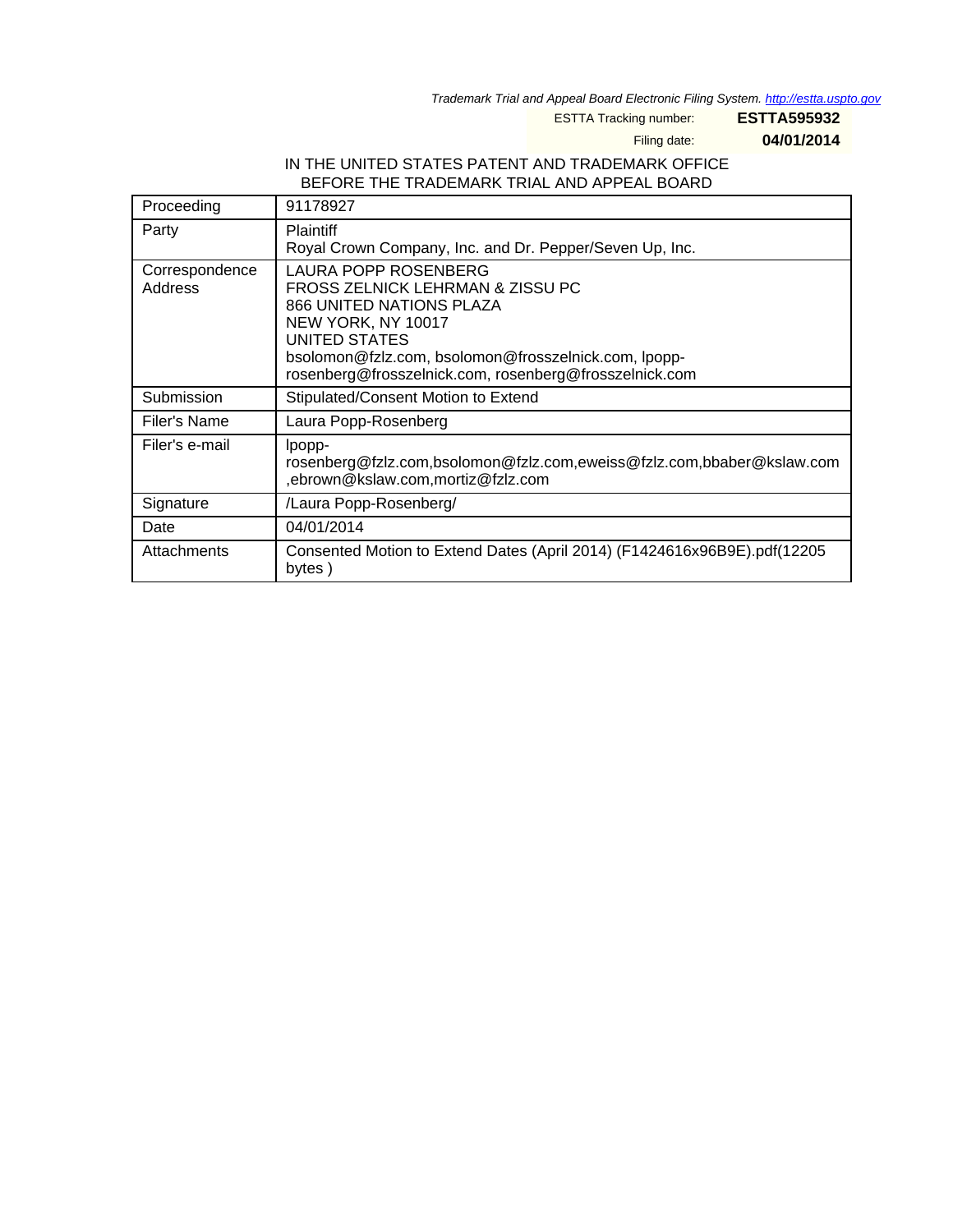### **IN THE UNITED STATES PATENT AND TRADEMARK OFFICE BEFORE THE TRADEMARK TRIAL AND APPEAL BOARD**

| ROYAL CROWN COMPANY, INC.     |                                 |
|-------------------------------|---------------------------------|
| and DR PEPPER/SEVEN UP, INC., | <b>Consolidated Proceedings</b> |
|                               | Opposition No. 91178927         |
| Opposers,                     | Opposition No. 91180771         |
|                               | Opposition No. 91180772         |
| - against -                   | Opposition No. 91183482         |
|                               | Opposition No. 91185755         |
| THE COCA-COLA COMPANY,        | Opposition No. 91186579         |
|                               | Opposition No. 91189847         |
| Applicant.                    | Opposition No. 91190658         |
|                               |                                 |
| $-$ and $-$                   |                                 |
| THE COCA-COLA COMPANY,        |                                 |
|                               |                                 |
| Opposer,                      |                                 |
|                               |                                 |
| - against -                   | Opposition No. 91184434         |
|                               |                                 |
| ROYAL CROWN COMPANY, INC.     |                                 |
| and DR PEPPER/SEVEN UP, INC., |                                 |
|                               |                                 |
| Applicants.                   |                                 |
|                               |                                 |

#### **STIPULATED MOTION TO EXTEND TRIAL DATES**

Counsel for Royal Crown Company, Inc. and Dr Pepper/Seven Up, Inc. (together, "DPSU") and counsel for The Coca-Cola Company ("TCCC") hereby jointly submit this Stipulated Motion to Extend Trial Dates, seeking a 30-day extension of the briefing dates.

The parties make this request not for purposes of delay but to accommodate the upcoming extended travel schedule of counsel for TCCC. For this reason, the parties jointly seek a 30-day extension of the remaining dates in these consolidated proceedings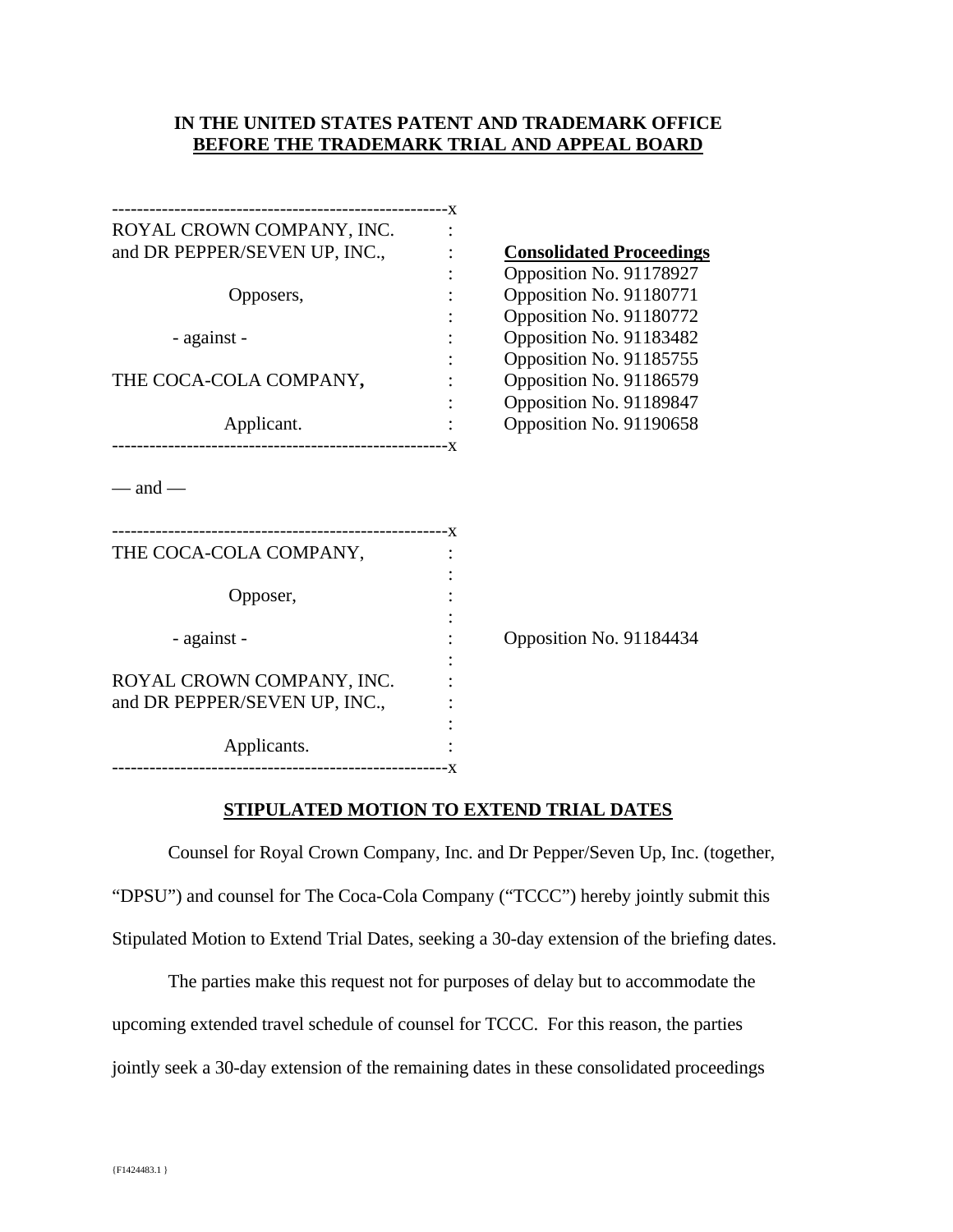and jointly stipulate to and respectfully request the Board to approve and enter the

following schedule:

|                                                                                                                                                                                                                | Deadline under<br>November 7 Order | New Deadline  |
|----------------------------------------------------------------------------------------------------------------------------------------------------------------------------------------------------------------|------------------------------------|---------------|
| Brief for plaintiff in Opposition Nos.<br>91178927, 91180771, 91180772, 91183482,<br>91185755, 91186579, 91189847 and<br>91190658 due                                                                          | April 8, 2014                      | May 8, 2014   |
| Brief for defendant in Opposition Nos.<br>91178927, 91180771, 91180772, 91183482,<br>91185755, 91186579, 91189847 and<br>91190658 and as plaintiff in Opposition No.<br>91184434 due                           | May 8, 2014                        | June 7, 2014  |
| Brief for defendant in the Opposition No.<br>91184434 and reply brief, if any, for plaintiff<br>in Opposition Nos. 91178927, 91180771,<br>91180772, 91183482, 91185755, 91186579,<br>91189847 and 91190658 due | June 7, 2014                       | July 7, 2014  |
| Reply brief, if any, for plaintiff in<br>Opposition No. 91184434, due                                                                                                                                          | June 22, 2014                      | July 22, 2014 |

Respectfully submitted,

# Dated: April 1, 2014 FROSS ZELNICK LEHRMAN & ZISSU, P.C.

By: /Laura Popp-Rosenberg/ Barbara A. Solomon Laura Popp-Rosenberg Emily Weiss 866 United Nations Plaza New York, New York 10017 Telephone: (212) 813-5900 Email: bsolomon@frosszelnick.com lpopp-rosenberg@frosszelnick.com eweiss@frosszelnick.com

*Attorneys for Royal Crown Company, Inc. and Dr Pepper/Seven Up, Inc.*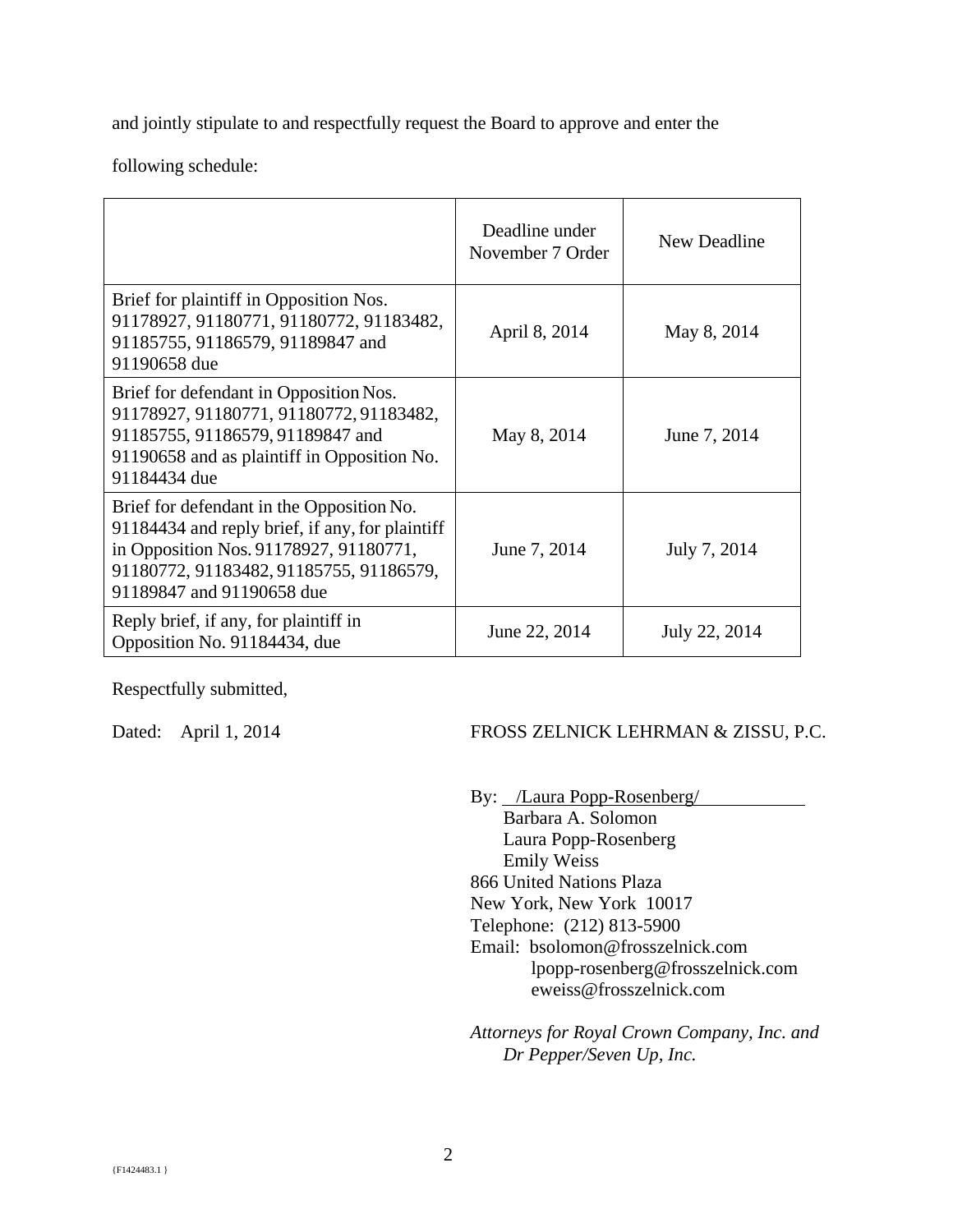By: /Bruce W. Baber/

 Bruce W. Baber Emily B. Brown 1180 Peachtree Street Atlanta, Georgia 30309 Telephone: (404) 572-4600 Email: bbaber@kslaw.com ebrown@kslaw.com

*Attorneys for The Coca-Cola Company*